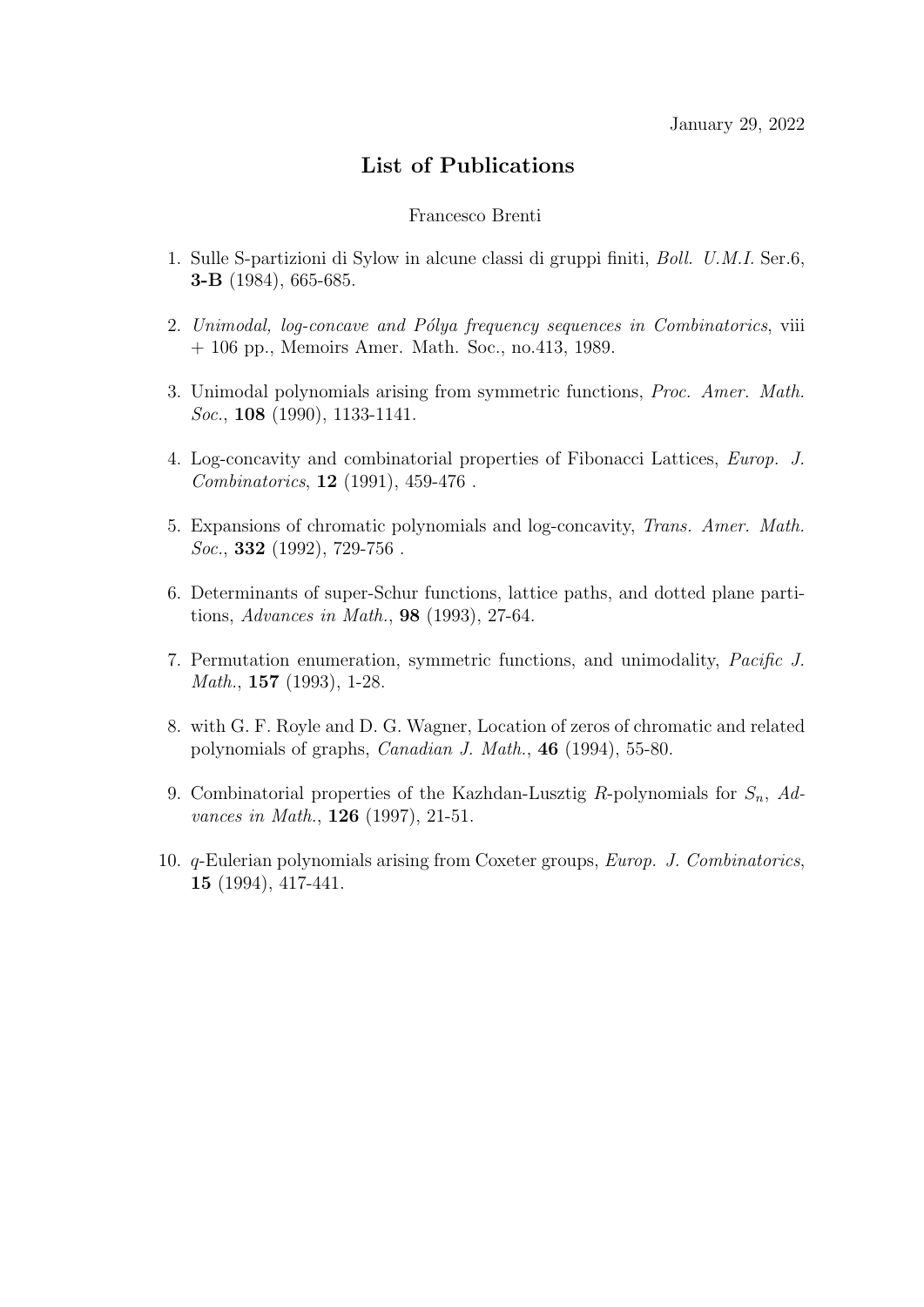- 11. Combinatorics and total positivity, J. Comb. Theory, Ser. A, 71 (1995), 175-218.
- 12. A combinatorial formula for Kazhdan-Lusztig polynomials, Invent. Math., 118 (1994), 371-394.
- 13. Log-concave and unimodal sequences in Algebra, Combinatorics, and Geometry: an update, Contemporary Math., 178 (1994), 71-89.
- 14. Upper and lower bounds for Kazhdan-Lusztig polynomials, Europ. J. Combinatorics, 19 (1998), 283-297.
- 15. Kazhdan-Lusztig and R-polynomials from a combinatorial point of view , Discrete Math., 193 (1998), 93-116. (Discrete Mathematics Editors' Choice for 1998)
- 16. The applications of total positivity to combinatorics, and conversely, in Total Positivity and its Applications, (M. Gasca, C. A. Micchelli, eds.), Kluwer Academic Pub., Dordrecht, The Netherlands, 1996, 451-473.
- 17. Combinatorial expansions of Kazhdan-Lusztig polynomials, J. London Math. Soc., **55** (1997), 448-472.
- 18. Hilbert polynomials in Combinatorics , J. Algebraic Combinatorics, 7 (1998), 127-156.
- 19. with A. Björner, Affine permutations of type A, Elec. J. Combinatorics,  $3$  $(1996), \#R18$   $(35 \text{ pp}).$
- 20. with A. Björner, An improved tableau criterion for Bruhat order, *Elec. J. Combinatorics*, **3** (1996),  $\#R22$  (5 pp).
- 21. Lattice paths and Kazhdan-Lusztig polynomials, J. Amer. Math. Soc., 11 (1998), 229-259.
- 22. Twisted incidence algebras and Kazhdan-Lusztig-Stanley functions, Advances in Math.,  $148$  (1999), 44-74.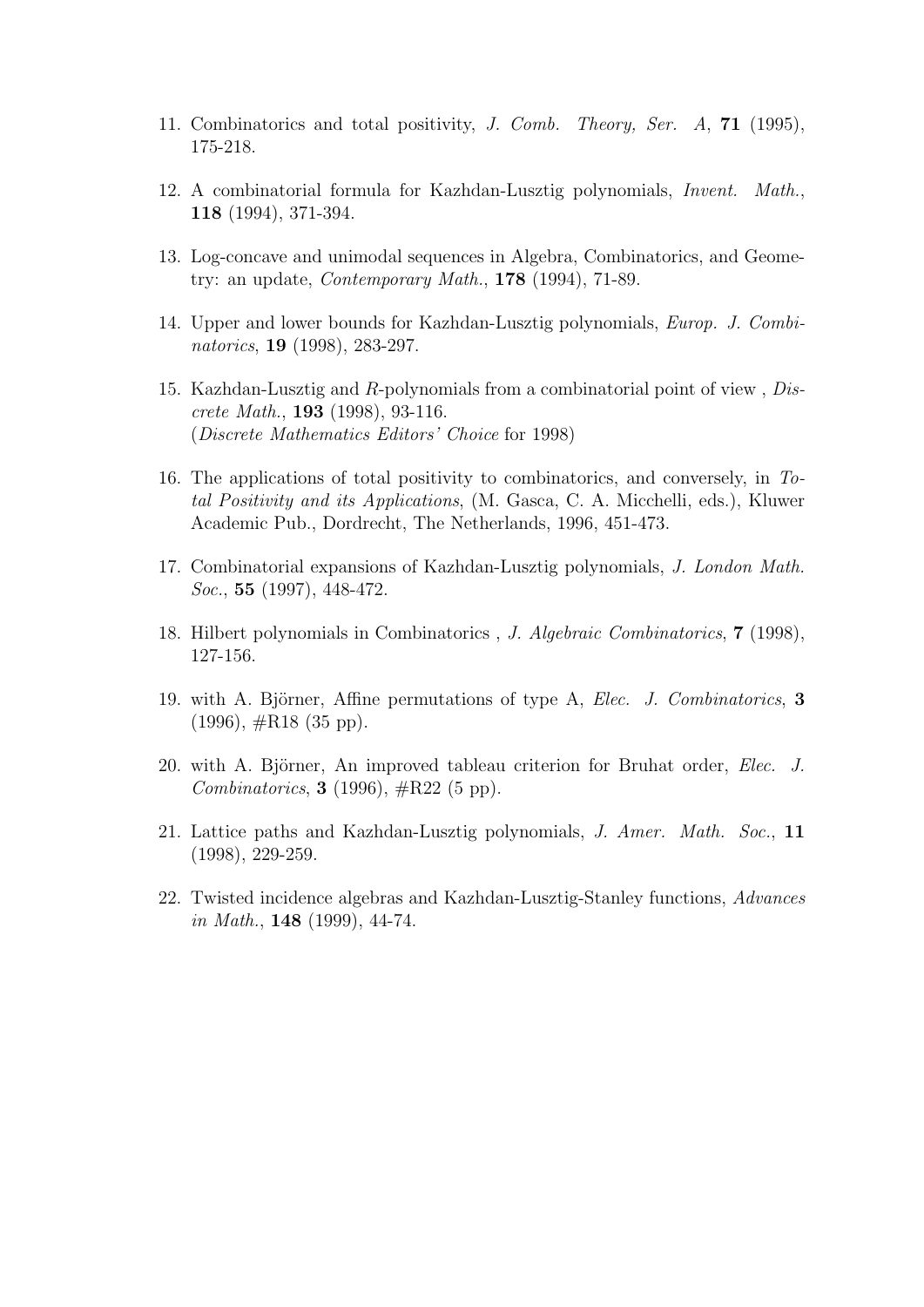- 23. with R. Simion, Explicit formulae for some Kazhdan-Lusztig polynomials, J. Algebraic Combinatorics, 11 (2000), 187-196.
- 24. A class of q-symmetric functions arising from plethysm, J. Comb. Theory, Ser. A, 91 (2000), 137-170.
- 25. with S. Fomin and A. Postnikov, Mixed Bruhat operators and Yang-Baxter equations for Weyl groups, Int. Math. Research Notices, (1999), No.8, 419- 441.
- 26. Approximation results for Kazhdan-Lusztig polynomials, Adv. Studies Pure *Math.*, **28** (2000), 57-81.
- 27. Kazhdan-Lusztig and R-polynomials, Young's lattice, and Dyck partitions, Pacific J. Math., **207** (2002), 257-286.
- 28. with R. Adin and Y. Roichman, Descent numbers and major indices for the hyperoctahedral group, Advances in Applied Math., 27 (2001), 210-224.
- 29. Enumerative and combinatorial properties of Dyck partitions, J. Comb. Theory, Ser. A, 99 (2002), 51-74.
- 30. P-kernels, IC bases and Kazhdan-Lusztig polynomials, J. of Algebra, 259 (2003), 613-627.
- 31. with R. Adin and Y. Roichman, Descent representations and multivariate statistics, Trans. Amer. Math. Soc., 357 (2005), 3051-3082.
- 32. The intersection cohomology of Schubert varieties is a combinatorial invariant, Europ. J. Combinatorics, 25 (2004), 1151-1167.
- 33. Kazhdan-Lusztig polynomials: History, Problems, and Combinatorial Invariance, *Sémin. Lothar. Combinatoire*, **49** (2002),  $\#b$  (30 pp).
- 34. with F. Caselli and M. Marietti, Special matchings and Kazhdan-Lusztig polynomials, *Advances in Math.*, **202** (2006), 555-601.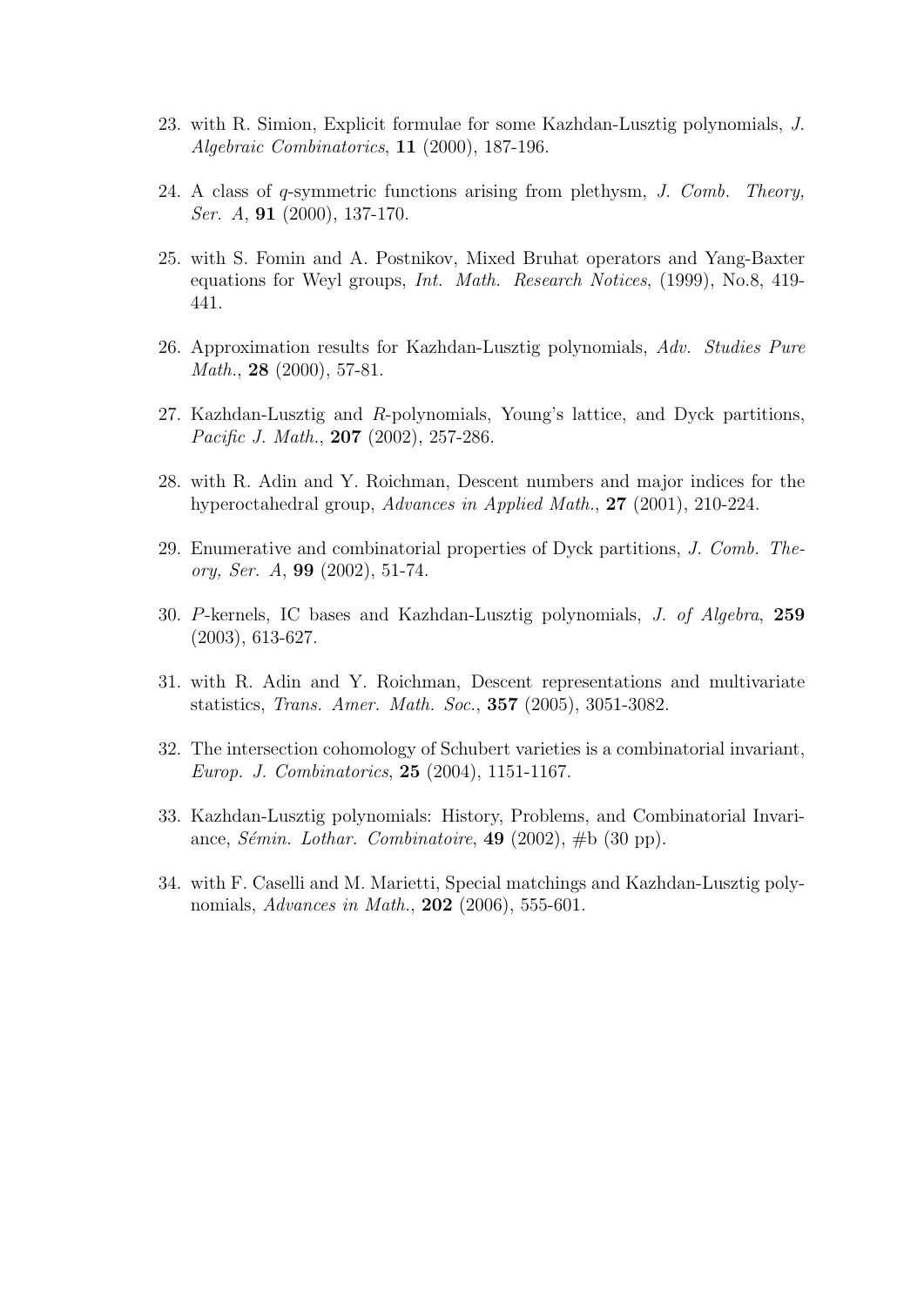- 35. with A. Björner, *Combinatorics of Coxeter Groups*, Graduate Texts in Mathematics, 231, Springer-Verlag, New York, 2005.
- 36. with R. Adin and Y. Roichman, Equi-distribution over descent classes of the hyperoctahedral group, *J. Comb. Theory, Ser. A*, **113** (2006), 917-933.
- 37. with R. Adin and Y. Roichman, A unified construction of Coxeter group representations, Advances in Applied Math., 37 (2006), 31-67.
- 38. with F. Incitti, Lattice paths, lexicographic correspondence and Kazhdan-Lusztig polynomials, J. Algebra, 303 (2006), 742-762.
- 39. with F. Caselli and M. Marietti, Special matchings and permutations in Bruhat orders, Advances in Applied Math., 38 (2007), 210-226.
- 40. with R. Adin and Y. Roichman, A construction of Coxeter group representations (II), *J. Algebra*, **306** (2006), 208-226.
- 41. with F. Caselli and M. Marietti, Diamonds and Hecke algebra representations, Int. Math. Research Notices, 2006, Art. ID 29407, 34 pp.
- 42. Parabolic Kazhdan-Lusztig polynomials for Hermitian symmetric pairs, Trans. Amer. Math. Soc., **361** (2009), 1703-1729.
- 43. with F. Caselli and M. Marietti, Special matchings and Coxeter groups, Arch. Mathematik, 89 (2007), 298-310.
- 44. Parabolic Kazhdan-Lusztig R-polynomials for Hermitian symmetric pairs, J. Algebra, 318 (2007), 412-429.
- 45. with V. Welker, f-vectors of barycentric subdivisions, Math. Zeit., 259 (2008), 849-865.
- 46. with L. Billera, Quasisymmetric functions and Kazhdan-Lusztig polynomials, Israel J. Math., 184 (2011), 317-348.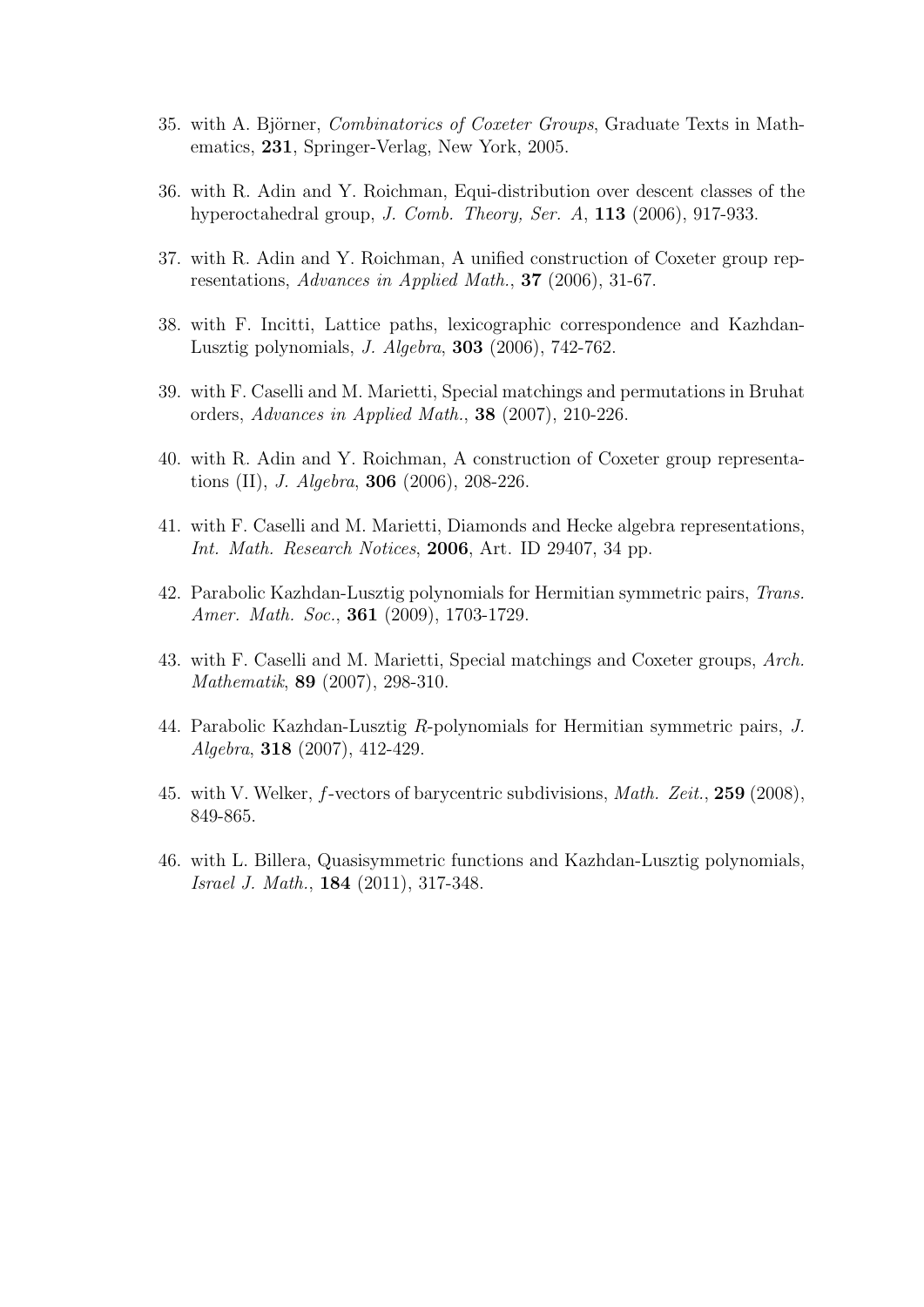- 47. with V. Reiner and Y. Roichman, Alternating subgroups of Coxeter groups, J. Comb. Theory, Ser. A, 115 (2008), 845-877.
- 48. with V. Welker, The Veronese construction for formal power series and graded algebras, Advances in Applied Math.,  $42$  (2009), 545-556.
- 49. Enumerative properties of shifted Dyck partitions , J. Comb. Theory, Ser. A, 117 (2010), 223-235.
- 50. with F. Incitti and M. Marietti, Kazhdan-Lusztig polynomials, tight quotients and Dyck superpartitions, Advances in Applied Math., 47 (2011), 589-614.
- 51. Parabolic Kazhdan-Lusztig R-polynomials for tight quotients of the symmetric groups, J. Algebra, 347 (2011), 247-261.
- 52. with R. Adin and Y. Roichman, Flag weak order on wreath products,  $Sémin$ . Lothar. Combinatoire,  $67$  (2012),  $\#e$  (20 pp).
- 53. with P. Mongelli and P. Sentinelli, Parabolic Kazhdan-Lusztig R-polynomials for quasi-minuscule quotients, J. Algebra,  $452$  (2016), 574-595.
- 54. with P. Mongelli and P. Sentinelli, Parabolic Kazhdan-Lusztig polynomials for quasi-minuscule quotients, Advances in Applied Math., 78 (2016), 27-55.
- 55. Stanley's work on unimodality, in The Mathematical Legacy of Richard P. Stanley, (P. Hersh, T. Lam, P. Pylyavskyy and V. Reiner, eds.), Amer. Math. Soc. , 2016, 119-130.
- 56. with F. Caselli, Peak algebras, paths in the Bruhat graph and Kazhdan-Lusztig polynomials, Advances in Math., 304 (2017), 539-582.
- 57. with A. Carnevale, Proof of a conjecture of Klopsch-Voll on Weyl groups of type A, Trans. Amer. Math. Soc., **369** (2017), 7531-7547.
- 58. A twisted duality for parabolic Kazhdan-Lusztig R-polynomials, J. Algebra, 477 (2017), 472-482.